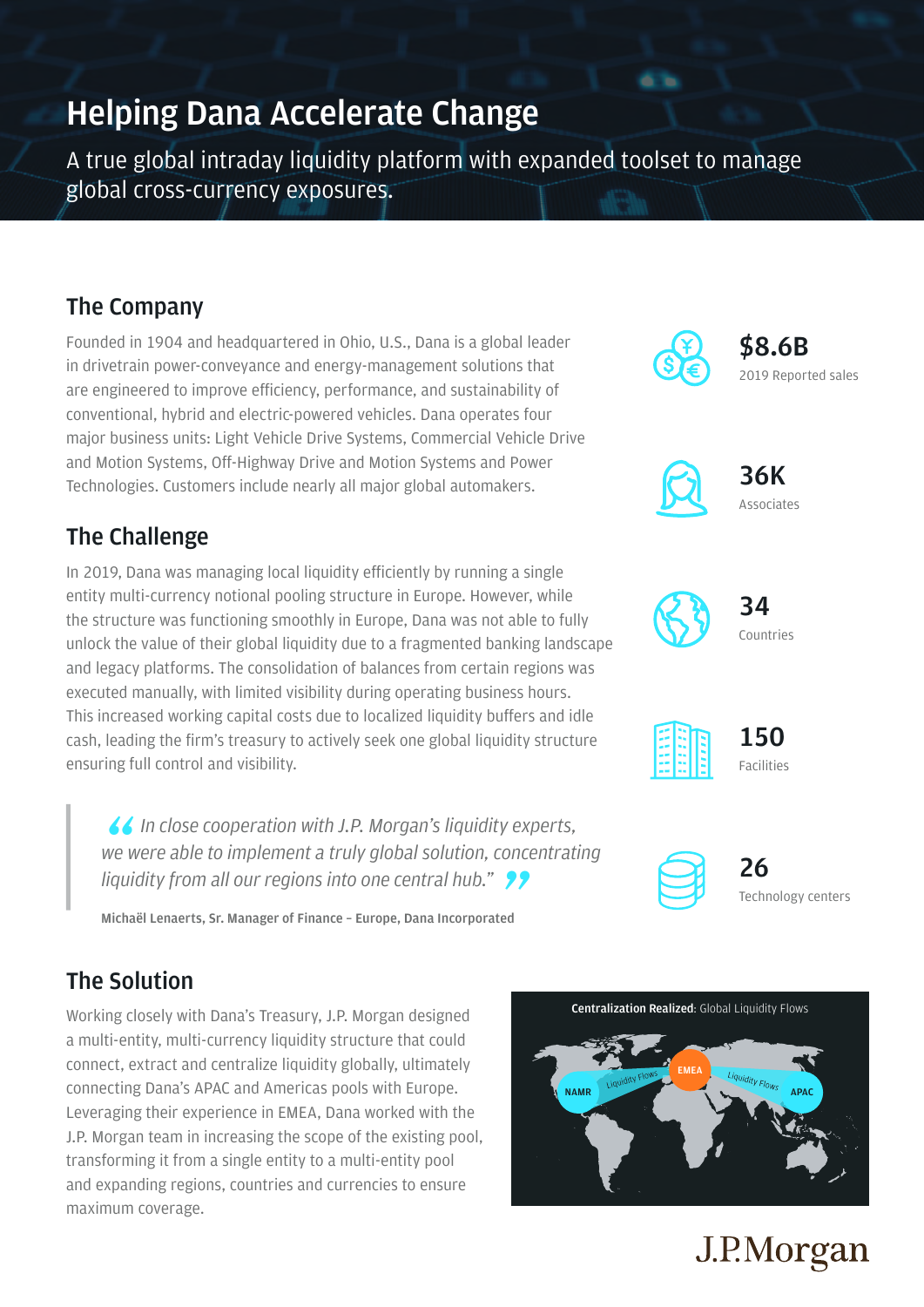# **Helping Dana Accelerate Change**

Implementing a true global intraday liquidity platform with expanded toolset to manage global cross-currency exposures.

With the aim of reducing business costs and achieving same day liquidity value for majority of their balances, Dana will be able to capture more than 75% of their business flows in a single pool.

This solution was designed and implemented completely in a virtual environment due to COVID-related disruptions – leveraging J.P. Morgan's latest technology capabilities. The handling of significant documentation requirements digitally marks the first notional pool at J.P. Morgan going live entirely leveraging e-signatures. The pooling documentation execution took only a matter of a few days from issue to signing and was fully executed using J.P. Morgan's DocuSign solution, expediting implementation.

■ **4 Courability to connect different regions and provide Dana same-day value for** their global liquidity while simultaneously centralizing funding was a differentiator. <br>Vivek Chikballapur, Executive Director, J.P. Morgan Wholesale Payments

**Vivek Chikballapur, Executive Director, J.P. Morgan Wholesale Payments**

#### **A Multi-Phase Journey**

The execution of the multi-entity, multi-currency notional pooling structure was just the first step of Dana's treasury transformation. J.P. Morgan continues to work with Dana as their pool structure evolves. To further support Dana's need to monitor liquidity in real time, the combined team leveraged API's – and built the network in days. Dana benefitted from on-demand information about their account balances and activities, as well as on their users' statuses and entitlements.

The use of preconfigured templates also meant that the client had real-time visibility on MS Excel without having to log into any portal. With this simple integration, Dana leveraged secure connection to monitor live balances and transactional reconciliation.



# J.P.Morgan